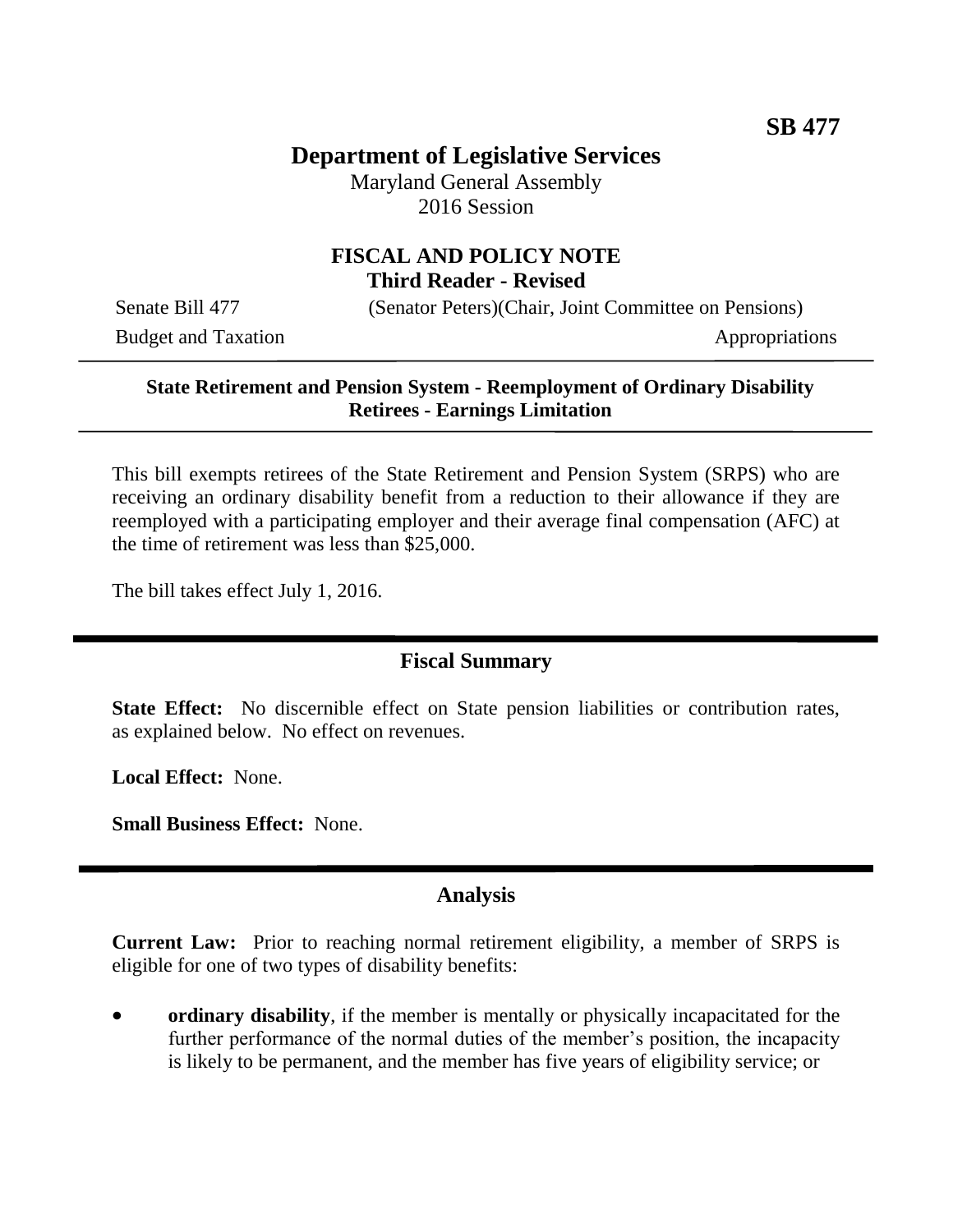**accidental disability**, if the member is totally and permanently incapacitated for duty as the natural and proximate result of an accident that occurred in the actual performance of duty at a definite time and place without willful negligence by the member (except for the Law Enforcement Officers' Pension System (LEOPS), as explained below), the member is mentally or physically incapacitated for the further performance of the normal duties of the member's position, and the incapacity is likely to be permanent. There is no minimum service requirement for accidental disability.

For LEOPS, an accidental disability need only *arise out of* the actual performance of duty (*i.e.*, it need not occur at a specific time and place). Instead of an accidental disability, members of the State Police Retirement System are eligible for a "special disability," in which, like LEOPS, the incapacity need only arise out of the actual performance of duty.

*Reemployment of Disability Retirees:* SRPS retirees who are receiving either an ordinary, accidental, or special disability benefit may be reemployed by a participating employer, subject to compensation caps. A disability retiree may have the disability allowance suspended if the retiree:

- is not eligible for a normal service retirement;
- began receiving a disability allowance on or after July 1, 1998; and
- is employed by a participating employer at an annual compensation that is at least equal to the retiree's AFC.

This provision does not apply to specified retired law enforcement officers who are reemployed in nonlaw enforcement positions, as defined in statute. (The bill does not affect possible suspension of disability benefits.)

SRPS retirees receiving an ordinary disability benefit are subject to a reduction to their allowance if:

- the retiree is younger than normal retirement age;
- the medical board certifies that the individual is employed by a participating employer at an annual compensation that is greater than the difference between (1) the retiree's allowance at retirement and (2) the retiree's AFC plus \$5,000;
- the SRPS Board of Trustees agrees with the medical board's report; and
- the allowance has not been suspended as described above.

These provisions also do not apply to specified retired law enforcement officers who are reemployed in nonlaw enforcement positions, as specified in statute.